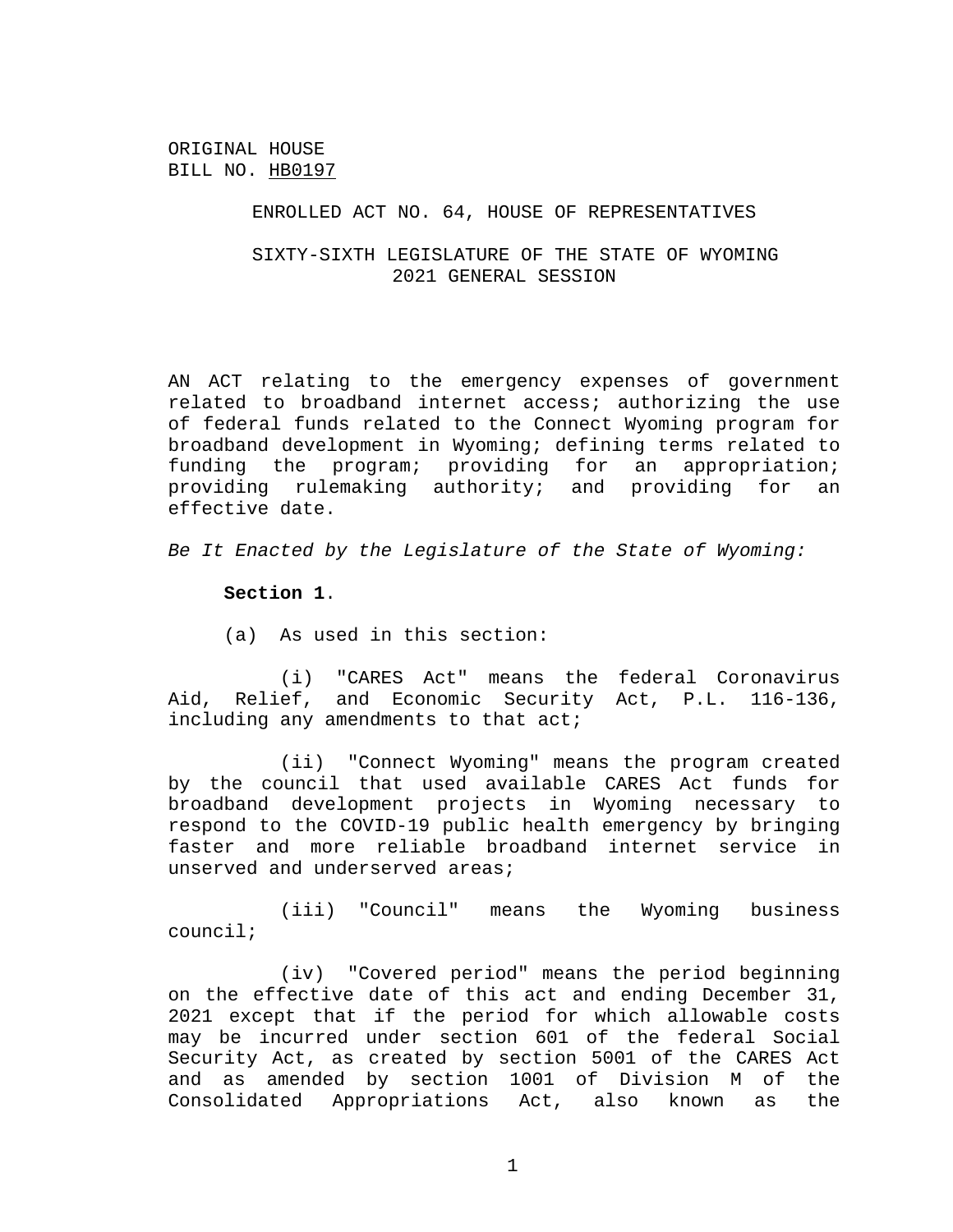ORIGINAL HOUSE BILL NO. HB0197

## ENROLLED ACT NO. 64, HOUSE OF REPRESENTATIVES

## SIXTY-SIXTH LEGISLATURE OF THE STATE OF WYOMING 2021 GENERAL SESSION

Coronavirus Response and Relief Supplemental Appropriations Act, is further amended or superseded, or if subsequent federal legislation is enacted that provides the state of Wyoming additional funds in response to the COVID-19 public health emergency, "covered period" shall mean the period beginning on the effective date of this act and ending on the last date of the period specified by federal law for which allowable costs may be incurred.

(b) There is appropriated to the council an amount determined by the legislature from any unexpended, unobligated funds appropriated in 2020 Wyoming Special Session Laws, Chapter 1, Section 2(b) and as authorized and made available for expenditure in Section 2(c)(ii). If CARES Act funds are not available for any portion of this appropriation, the joint appropriations committee or any other committee tasked with developing legislation shall consider appropriating additional COVID-19 relief funds from any subsequent federal COVID-19 relief package. Any funds appropriated under this subsection shall be used only for broadband internet development projects through the Connect Wyoming program and consistent with the terms of the federal gift, grant or appropriation from which the funds originate. This appropriation shall not be transferred or expended for any other purpose. Any unobligated, unexpended funds remaining from this appropriation on the last day of the covered period shall revert as provided by law.